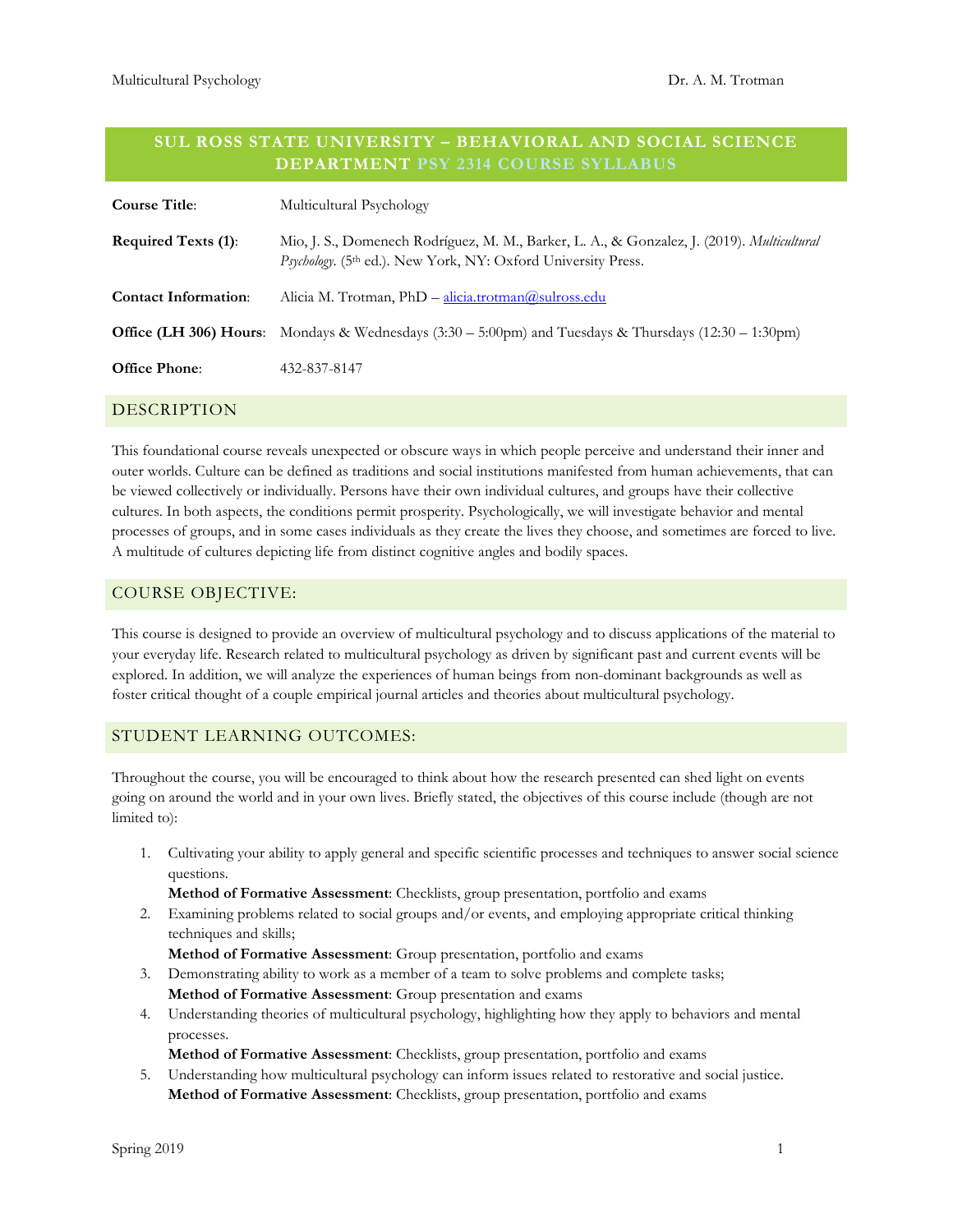#### COURSE REQUIREMENTS:

- 1. The text must be obtained (online, offline or older edition is acceptable).
- 2. Respect for students and lecturer must be maintained at all times when we meet. Respect is a basic human characteristic that entitles each person to their own right and identity. It also helps to nurture a healthy learning environment. If you recognize that respecting others may be a problem, please be courteous and alert me or more suitable personnel (e.g. Sul Ross State University psychologists, family members, lecturers, close friends) and or refer to the Student Conduct and Discipline section of the [SRSU Student Handbook.](http://www.sulross.edu/sites/default/files/sites/default/files/users/docs/stulife/student_conduct_discipline.pdf)
- 3. During the course of this class, you may have strong emotional/psychological reactions to the course material and/or discussions. If you feel that you are having difficulty with the learning environment, please discuss this with me immediately before continuing the course. Counseling and Accessibility Services [\(http://www.sulross.edu/section/2408/counseling-accessibility-services\)](http://www.sulross.edu/section/2408/counseling-accessibility-services) can provide brief, short-term individual and group counseling or refer you to off-campus providers. You have already paid for these services through your Student Service Fee, whether you use them or not.

### AMERICANS WITH DISABILITIES ACT STATEMENT:

Sul Ross State University (SRSU) is committed to equal access in compliance with Americans with Disabilities Act of 1973. It is SRSU policy to provide reasonable accommodations to students with documented disabilities. **In order to receive accommodations on exams or assignments, you must first provide proper documentation to the Office of Counseling and Accessibility Services. It is your responsibility to initiate a request for accessibility services.** *Please contact Mary Schwartze, Counselor, Accessibility Services Coordinator in Counseling and Accessibility Services (Office: 112 Ferguson Hall) to set up an accommodations meeting, call (432) 837-8691 or mail to P.O. Box C-171 Sul Ross State University, Alpine, Texas 79832*. Students must then present this documentation to the instructor as soon as possible so that accommodations may be arranged.

### HONORING ACADEMIC INTEGRITY

Any instance of academic misconduct such as (1) turning in an identical written assignment for another course without approval, (2) copying from any source without proper citation, (3) crossing the boundary of what is allowed in a group project, (4) lying in connection with your academic work, (5) cheating, (6) plagiarism, (7) misrepresenting facts and/or collusion are contrary to the purpose of any educational institution and will be dealt with **most severely** to the extent of the university's disciplinary policy and/or through legal action if indicated. An instructor who determines that a student has been dishonest academically can at a minimum issue no credit for the assignment/exam, and/or pursue more severe penalties, including but not limited to failing the course. Before the penalty is imposed, the student has the right to appeal to the division chairperson or Assistant Provost for the Academic Affairs. Further information about *Academic Honesty* can be read in the **SRSU Student Handbook** and procedures for dealing with these acts are outlined in the [Scholastic Dishonesty Policy.](http://www.sulross.edu/sites/default/files/sites/default/files/users/docs/admin/2014catalogstuservgenac.pdf)

### OBSERVING CLASS GUIDELINES

### CLASS PARTICIPATION

This is a course that requires in class, hands on experience and discussion**. Class attendance IS REQUIRED and participation is important**. Class participation and attendance will be worth **10%** of the final grade. The percentage is considerable so your presence will *help* your ability to complete all of assignments for this class.

Participation - You are expected to be on time for each class session and you should be actively involved. *Active involvement includes prompt and regular attendance, active listening, writing, participating via an online poll or quiz, engaging in discussions,*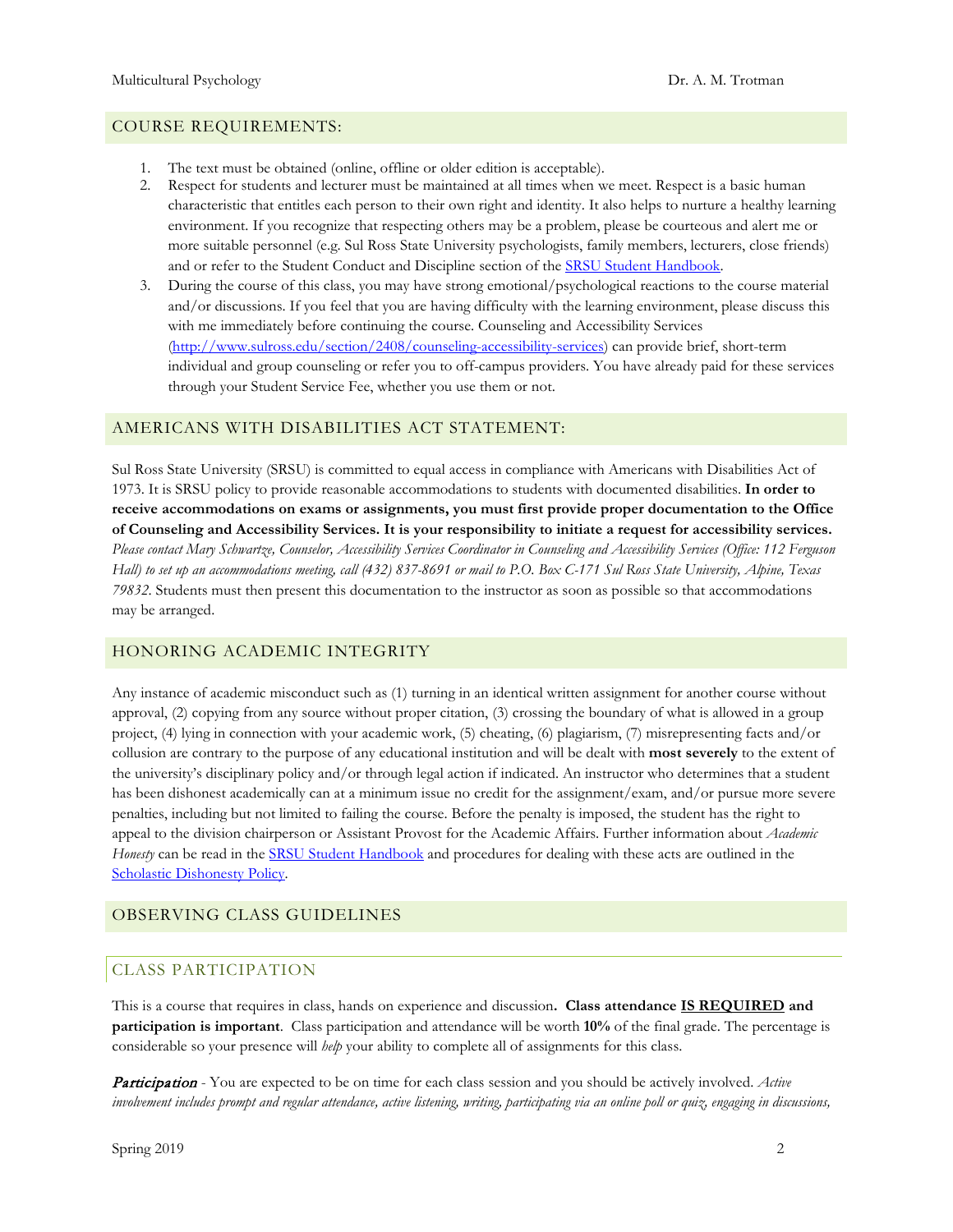*volunteering or doodling*. Early departure or late arrival for class (more than 15 minutes) on a weekly basis will lower your participation grade. If you repeatedly leave early or are late to class (**more than twice**), this will be counted as one absence and may result in a failing grade for the course. Besides attendance, all other forms of participation judged subjectively by me that showcases active involvement will increase your participation grade.

Attendance – Class attendance is governed by the SRSU policy stated in the schedule of classes. If you are unable to attend a class session, please discuss the reason with me and arrange with another student to obtain any notes, handouts or assignments you may have missed. Excused absences entail established religious observance, or providing emergency, university-authorized, legal or medical documentation. **Excessive unexcused absences (more than 5 missed class sessions) will result in a failing grade for the course**.

**Cell Phone and Computer Use** - During the entire class period, you should be fully engaged in the day's activity. Laptop computers or tablets are welcomed at every class meeting for the academic purposes of note taking or following along with the instructor's lesson. Inappropriate computer usage (e.g. checking your e-mail, using instant messaging, accessing Facebook, etc.) or off-topic activity (e.g., reading the newspaper, cell phone use) is highly discouraged and very disrespectful to the instructor and your peers. Please be advised that computer or cell phone use not pertaining to the class activity or discussion will be noted and result in being marked "absent" for the day.

# LATE ASSIGNMENTS/PROJECTS/CHECKLISTS

You are expected to meet assignment/checklist deadlines. Checklists submitted after their due dates will be marked as zero. Late assignments or projects will be reduced by 10% of the overall assignment for the first day of lateness and an additional 40% for lateness beyond that for unexcused absences. For excused absences (university-authorized, legal or medical issues), speak with me **before the absence** so arrangements can be made.

# EVALUATION

*Checklists* – This is an online 10 question test given to ensure that you have *read the chapter* and understand the most pertinent concepts. Thus, try to complete the checklist as we're covering the associated chapter. The first five (5) checklists are available during the period before the midterm exam, and the last five (5) checklists are available until the final exam. These are automatically graded so you will get immediate feedback. You have two chances and twenty minutes (20) in which to complete the checklists. Once the checklists are deactivated during the week of midterms and finals, you can access them to study for these exams.

*Midterm and Final Exams* - Two (2) exams will be given during the course of this term. They consist of 50 to 60 questions each. Forty to fifty percent of the questions for these two exams will be derived from the checklists. The dates of the exams are listed below in the class schedule. Please note that there are no **make-up exams** unless you are absent due to illness and with documented proof.

*Group Chapter Presentation and Handout* - At the end of the semester, you will work with a small group to present a current event that is connected to the information in one of the chapters but not documented in the textbook. When you decide on this event, you will also create one short-answer question that will be in the final exam. All these questions will be included in the final exam. You will have some time to work on the project in class. Also, I would be personally available to assist each group during office hours.

*Portfolio Project -* The goal of this assignment is for students to complete the course with an individual collection of materials related to this course, which are relevant to them and/or their field. The portfolio will relate the information from class to life beyond this introduction and may encourage you to reflect, experience, and critique psychologically in the real world. Obviously, people take away different things from the class and your portfolio will display this. This portfolio must include one reflection and a self-introduction**.**

1. *Reflection* – This is a short paper that reflects your experience with one or two class assignments. You must (1) reflect your completion of the assignment and (2) integrate at <u>least two</u> concepts and themes from the text.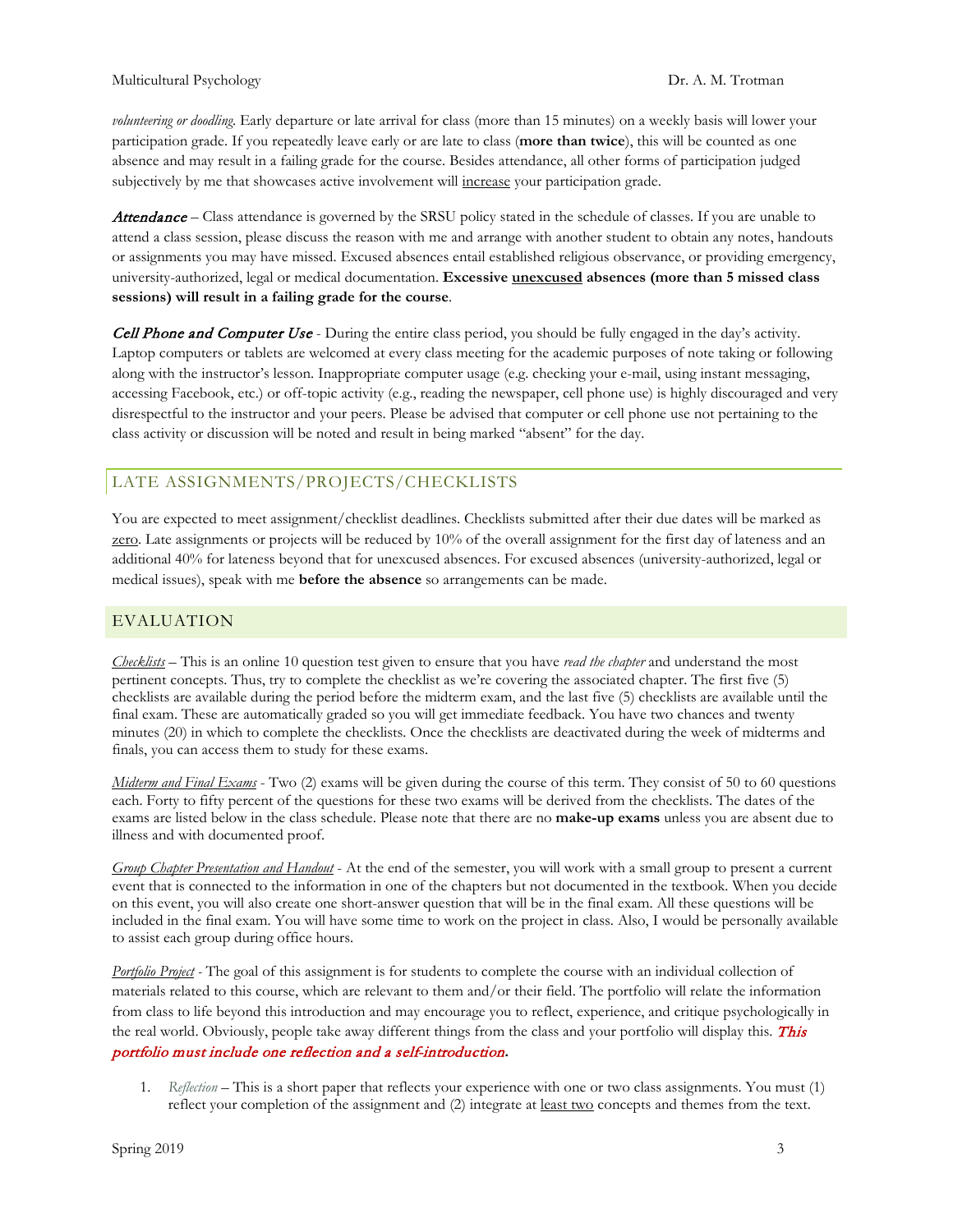This should be at **least 500 words** and need to be written in a format with reference to the textbook. No cover page is necessary.

2. *Self-Introduction* – This consists of two paragraphs. The first paragraph should introduce yourself and provide a background of your identity. The second paragraph is to state which multicultural theory or scholar you liked the most OR the least, and **state why**. This should be at **least 500 words** and need to be written in a format with reference to the textbook. No cover page is necessary.

No late portfolios will be accepted unless due to illness and with documented proof. The deadline for this project is the **Day your Final Exam is scheduled**.

Extra Credit Activity **–** These points may be received for participating in up to two of the following activities (5pts/activity; 10pt maximum):

- 1. Attend Academic Enhancement Seminars (http://www.sulross.edu/academic-center-excellence).
- 2. Attendance at a public lecture or activity related to psychology, such as drug/alcohol abuse, domestic violence, mental health awareness, a cultural event, religious activity different then your own, etc. Submit a summary to me via email of your attendance at the activity and what you learned from it.
- 3. Participate as a research subject in a psychological experiment or other SRSU study.

# GRADING

Students are expected to complete reading assignments prior to class sessions and to engage in thoughtful discussions in light of these assignments. In addition, students will take an in-class midterm and an in-class final exam (objective short answer, multiple choice and/or essay).

| Grading:                    | 1000 points total                | <b>Final Grade</b> |
|-----------------------------|----------------------------------|--------------------|
| Checklists                  | 100 (10 $\omega$ 10 points each) | $10\%$             |
| Attendance/Participation:   | 100 points total                 | $10\%$             |
| Midterm Exam:               | $100$ points                     | $10\%$             |
| Final Exam:                 | $200$ points                     | 20%                |
| Group Chapter Presentation: | $150$ points                     | $15\%$             |
| Group Chapter Handout:      | $100$ points                     | $10\%$             |
| Portfolio:                  | $150$ points                     | $15\%$             |
| Reflection:                 | $100$ points                     | $10\%$             |

# COURSE OUTLINE

(*This schedule and the topics listed below are subject to modification by the instructor*.)

# UNIT 1 – INTRODUCTION TO DEVELOPMENTAL PSYCHOLOGY: FOUNDATIONS, INFANCY AND CHILDHOOD

| Day                                                 | Content                                                                                                                                                 |
|-----------------------------------------------------|---------------------------------------------------------------------------------------------------------------------------------------------------------|
| Jan. 22 <sup>nd</sup> & 24 <sup>th</sup><br>(INTRO) | What is Multicultural Psychology? - Chapter 1<br>Jan. 29th: LAST Day for late registration and schedule changes                                         |
| Homework                                            | Read Chapter 1                                                                                                                                          |
| Jan. $29^{th}$ & $31^{st}$<br>(MOON)                | What is Multicultural Psychology? - Chapter 1                                                                                                           |
| Homework                                            | Checklist 1 on Chapter 1                                                                                                                                |
| Feb. $5^{th}$ & $7^{th}$<br>(CALLISTO)              | Multicultural Issues involving Research and Testing- Chapter 2<br>(Feb. 6 <sup>th</sup> – Last day to drop classes without creating an academic record) |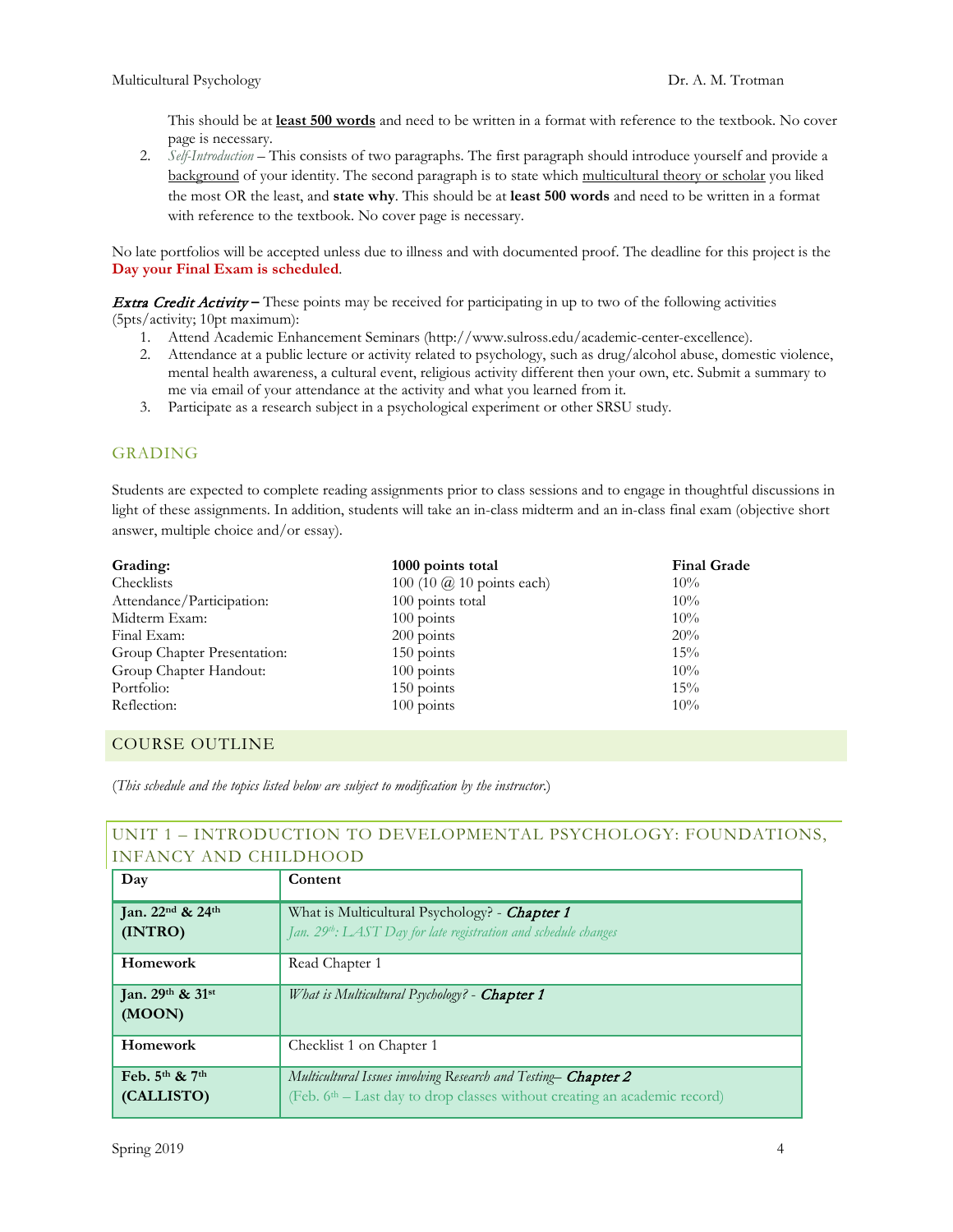| Homework                   | Checklist 2 on Chapter 2                                        |
|----------------------------|-----------------------------------------------------------------|
|                            | (P) Monthly Family Budget & Developmental Landmarks             |
| Feb. 12th & 14th           | Cultural Differences in Worldviews - Chapter 3                  |
| (VALENTINE)                |                                                                 |
| Homework                   | Checklist 3 on Chapter 3                                        |
| Feb. $19^{th}$ & $21^{st}$ | Cultural Differences in Communication - Chapter 4               |
| (MERCURY)                  |                                                                 |
| Homework                   | Checklist 4 on Chapter 4                                        |
| Feb. 26th & 28th           | Immigrants, Refugees, and the Acculturation Process - Chapter 5 |
| (MARS)                     |                                                                 |
| Homework                   | Checklist 5 on Chapter 5                                        |

| Day                                                      | Content                                                      |
|----------------------------------------------------------|--------------------------------------------------------------|
| March 5th & 7th<br>(CERES)                               | Work on Group Chapter Presentation (and Handout)             |
| Homework                                                 | <b>Study for Midterm</b>                                     |
| Mar. $12th$ (Review)<br>Mar. 14th (Midterm)<br>(NEPTUNE) | Midterm Review                                               |
| Homework                                                 | Enjoy Spring Break!                                          |
| Mar. 26th & 28th<br>(URANUS)                             | Stereotyping, Prejudice, Discrimination & Racism - Chapter 6 |
| Homework                                                 | Checklist 6 on Chapter 6                                     |
| April 2 <sup>nd</sup> & 4 <sup>th</sup><br>(ERIS)        | Cultural Identity Development - Chapter 7                    |
| Homework                                                 | Checklist 7 on Chapter 7                                     |

| UNIT III: LATER LIFE & EPILOGUE |                                                                                                                                                                                                 |
|---------------------------------|-------------------------------------------------------------------------------------------------------------------------------------------------------------------------------------------------|
| Day                             | Content                                                                                                                                                                                         |
| April 9th & 11th<br>(VENUS)     | Culture and Health – <b>Chapter 8</b><br>(Apr. 8 <sup>th</sup> - Last day for instructor initiated drop for excessive absences)<br>(Apr. $12th - Last day to drop a course with a W' by 4pm)$ ) |